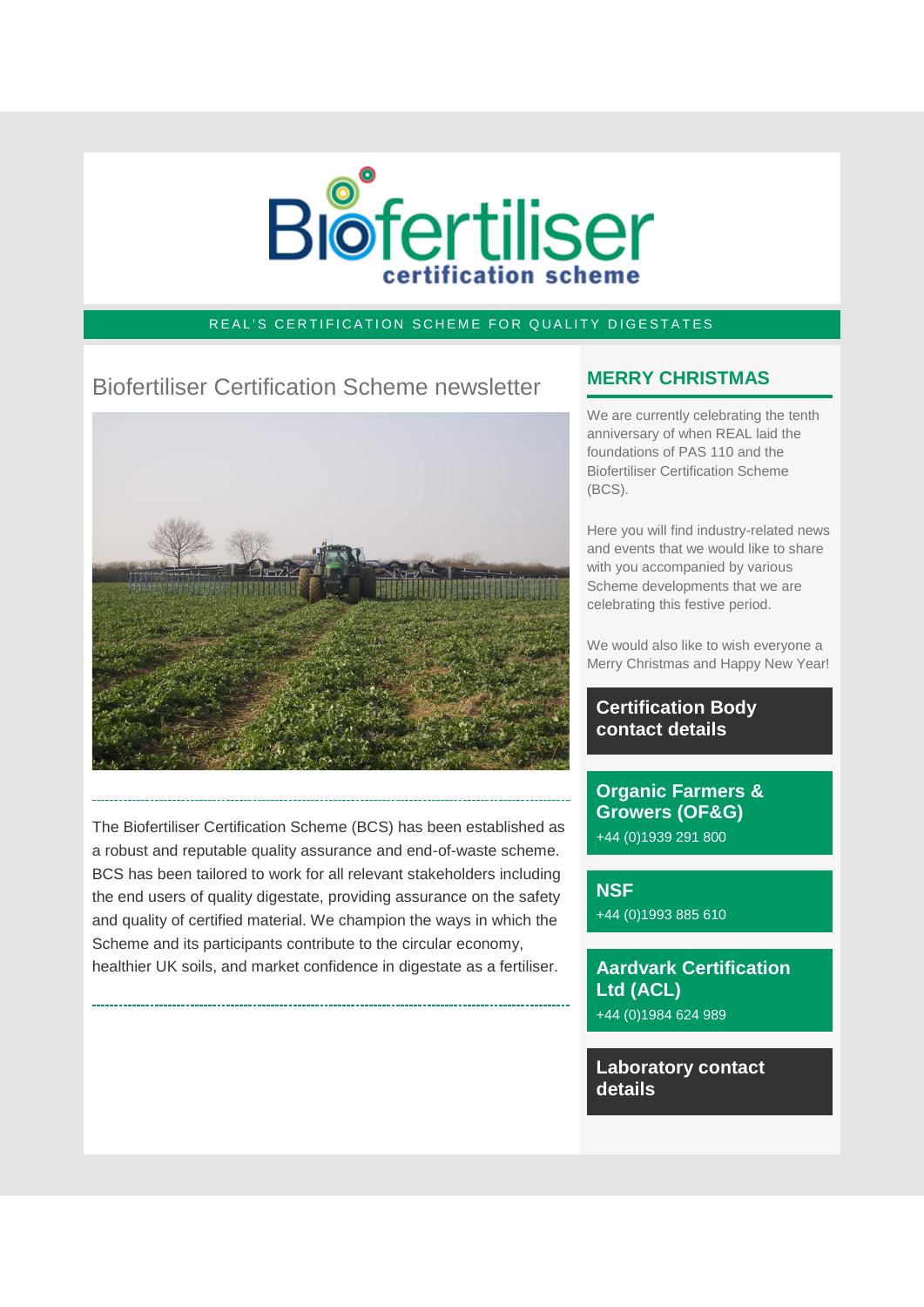

Since 2011, there has been a substantial increase in the number of plants certified through the Biofertiliser Certification Scheme rising from three to 67 since 2011. Collectively, certified plants are now processing approximately 3.2 million tonnes of feedstock annually with 49 plants producing certified whole digestate, 24 producing certified separated liquor, and 14 producing certified separated fibre.

#### **Certification Bodies**

When the Scheme began, there was only one certification body available to provide certification services for participants. There are now three certification bodies appointed to provide independent assessments of conformance on behalf of REAL BCS. We are proud to be able to offer digestate producers with the choice of three organisations and highly competent certification personnel. This competition helps to ensure that they provide their services to the highest standards and we are very happy to be working closely with Organic Farmers & Growers (OF&G), NSF, and Aardvark Certification Ltd (ACL).

#### **Laboratories**

We are also very pleased to have officially appointed ATL and NRM to provide services for testing of digestate against the PAS 110 criteria. The laboratories work very hard to ensure the results they produce are reliable and accurate. They were fully audited earlier this

# **Natural Resource Management (NRM)** +44 (0)1344 898 467

# **Alliance Technical Laboratories (ATL)**

+44 (0)1449 721 192 (Chemistry) / +44 (0)1449 721 637 (Microbiology)

# **REAL BCS contact details**

# **info@realschemes.org.uk** +44 (0)2079 810 875

### **Strategic Review of Charges**

The changes to the regulatory charging scheme proposed by the Environment Agency could make it more expensive for producers to landspread waste. We anticipate that BCS certification could become more attractive.

# **EU Fertiliser Regulations**

We have been keeping up to date with the latest developments surrounding the EU Fertilisers Regulation. The introduction of these regulations could open up a big market for operators and we look forward to exploring the opportunities this might present us.

# **Training course**

In November, we contributed to the delivery of the Renewable Energy Association PAS 110 training course. It was a very good turnout and it was great to meet so many individuals committed to operating an efficient process and committed to producing good quality digestate.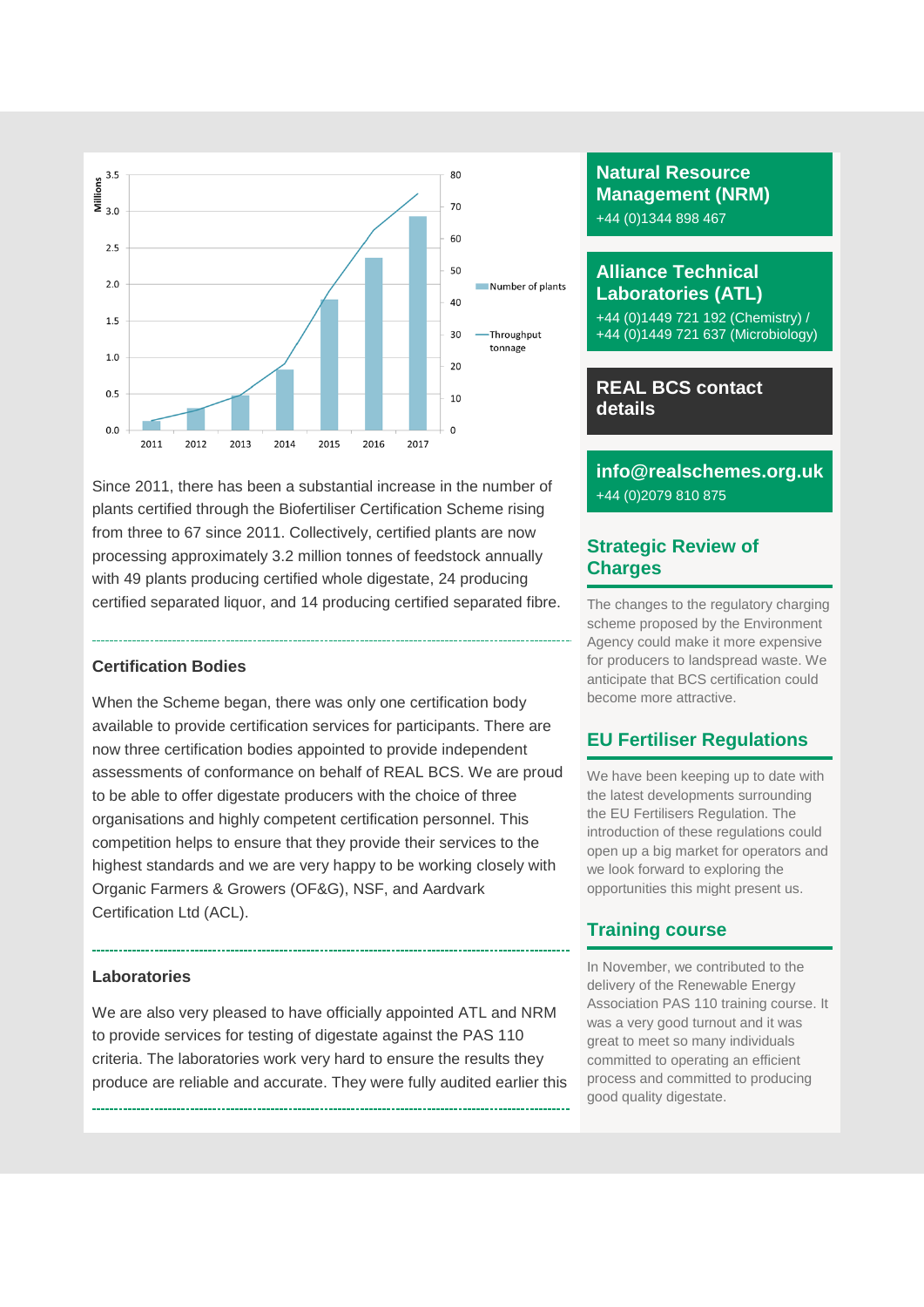year and the independent auditor provided us with positive audit reports and recommendation letters expressing support for their renewal. The introduction of independent auditing has improved our understanding of their practices. We work closely with the laboratories to address any new issues and they are very cooperative when engaging with our work. Regular liaison with the independent laboratory auditor also allows us to identify areas of auditing that we could improve. We look forward to working with the laboratories and independent auditor even more closely next year.

#### **BCS Operators' Forum and Oversight Panel**

The BCS Operators' Forum provides a great opportunity for us to engage with operators. The discussions contribute to our understanding of how the Scheme works for participants and we can learn how the industry changes from digestate producers' perspectives. We were delighted to engage with operators at the [BCS Operators' Forum](http://email.sav.co.uk/t/r-l-jrtkjun-l-d/) in June and the views they shared on achieving PAS 110 and technological developments in the industry were useful for consideration of future Scheme developments.

The link between the Oversight Panel and Operators' Forum provides means for industry stakeholders, including the environmental regulators, to participate in discussions on issues raised by digestate producers. The Oversight Panel meetings also provide a great opportunity for us to engage with farm assurance schemes, such as Red Tractor, and ensure that we consider a cross-section of views when proposing future developments to the Scheme. The most recent Oversight Panel meeting allowed us to seek advice from experienced organisations like WRAP regarding our proposals for R&D support and to gather views from the operator representatives on our proposed fees.

#### **BCS plans for 2018**

We are excited for the year ahead and our plans for promoting the Scheme further afield, updating the Scheme documents, and strengthening our relationship with different organisations. We will continue to engage with individuals and stakeholder groups on issues facing certified digestate producers. We will also continue to

#### **Organics Recycling report 2015**

WRAP published the Organics [Recycling industry status report](http://email.sav.co.uk/t/r-l-jrtkjun-l-h/)  [2016](http://email.sav.co.uk/t/r-l-jrtkjun-l-h/) earlier this year presenting a snapshot of the UK's organics recycling sector. Approximately 4.5 million tonnes of digestate was produced with an impressive 1 million tonnes of biofertiliser produced by certified plants!

#### **SQC consultation**

In March, Scottish Quality Crops (SQC) invited industry members to respond to their consultation by agreeing to a robust level of accreditation and audit required on green-feedstock AD plant digestate for use within their scheme. We submitted a response outlining why we think all digestate should be certified to PAS 110 through the Biofertiliser Certification Scheme, regardless of the feedstock materials.

### **SEPA's revised regulatory position statement**

After consulting with industry last year, the Scottish Environment Protection Agency (SEPA) revised their [position](http://email.sav.co.uk/t/r-l-jrtkjun-l-k/)  [statement](http://email.sav.co.uk/t/r-l-jrtkjun-l-k/) on how they will regulate the use and handling of digestate. More stringent limits for plastics have been introduced to bring the limits in line with Quality Meat Scotland (QMS) standards. SEPA is very supportive of operators in Scotland and we look forward to building our working relationship with SEPA and the other environmental regulators in 2018.

### **WRAP risk assessment report**

In January WRAP published their highly anticipated report on [digestate](http://email.sav.co.uk/t/r-l-jrtkjun-l-u/)  [quality and safety for agriculture.](http://email.sav.co.uk/t/r-l-jrtkjun-l-u/) The